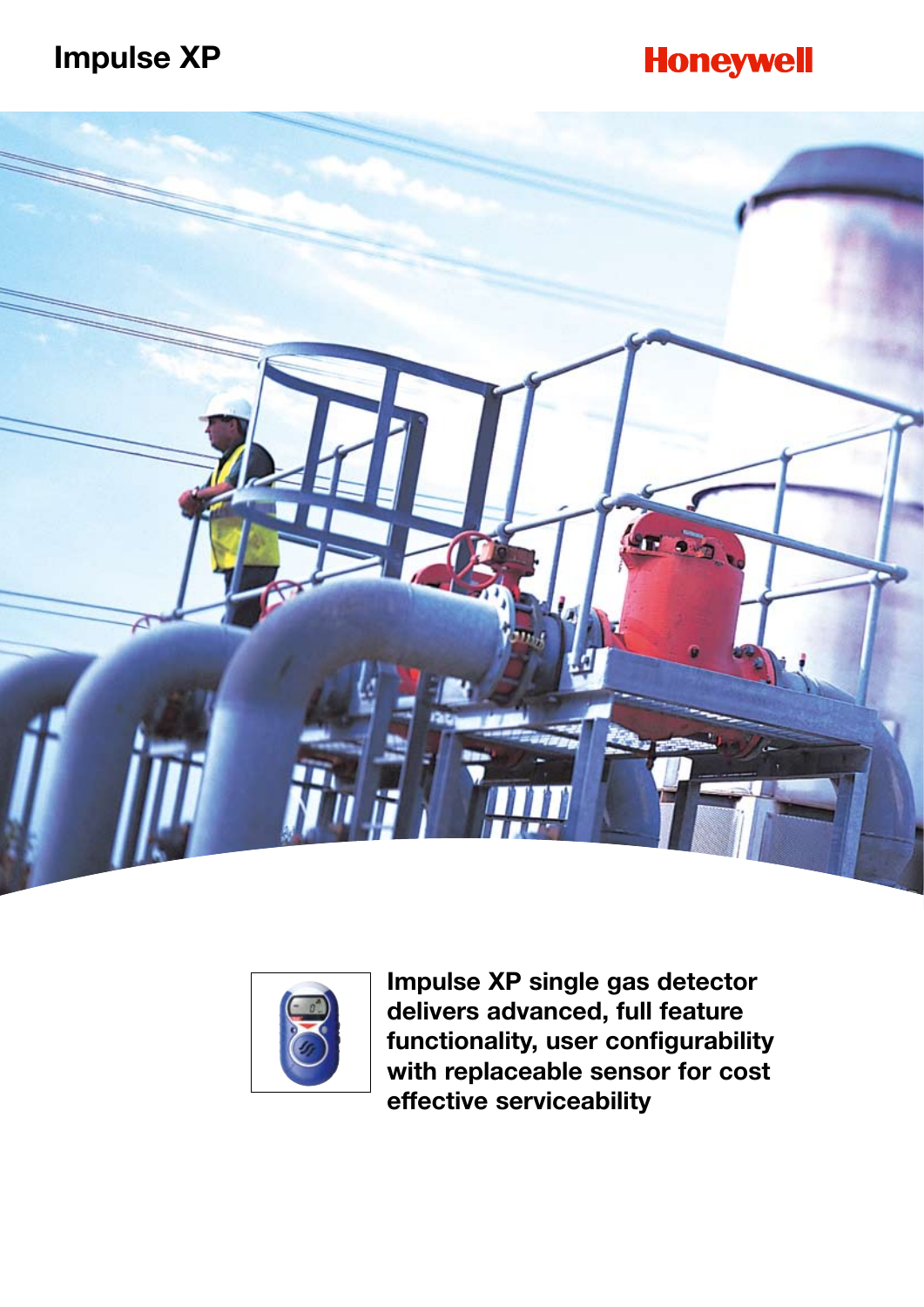## **Impulse XP**



### **Tough Durable Housing**

- Small and lightweight
- Rugged, impact and weather resistant
- Includes crocodile clip clips anywhere to prevent accidental loss

### **Easy to Use**

- Works straight out of the box
- Single button on/off operation
- Intuitive icons suitable for all languages
- User configurable via menu
- Interactive product training guide available

### **Ultra Clear Backlit Display**

- Continuous reading of gas levels • TWA/STEL and two instantaneous alarm
- levels with peak hold facility Battery life, calibration and self-test status

### **Effective Gas Alarm Indication**

- Alarm and backlight combine to demand attention
- Distinctive 95dB two-tone audible alarm
- Vibrating alarm supplied as standard

### **Reliable Operation**

- Self-test on start up or on demand checks display, battery, sensor, audiovisual and vibrating alarms
- Uses patented #SureCell<sup>™</sup> and <sup>+</sup> Reflex<sup>™</sup> sensor technology
- Includes TempraSURETM thermal compensation and shock protection
- Periodic flash and/or beep for increased confidence

### **Unsurpassed EMC/RFI Performance**

- No false alarms due to walkie-talkies or mobile phones
- Exceeds the toughest industrial standards for RFI immunity

### **Cost Effective**

- Fully inclusive 2 year warranty
- Cell decay compensation enables up to 12 months between calibrations (H<sub>2</sub>S/CO only)
- Replaceable sensor and battery
- Minimum 2 year sensor life
- Typical 3 year battery life\* (low battery warning)
- Initial and on-going running costs minimised

**The Impulse XP is all about preferences. It delivers advanced, full feature functionality, user configurability with cost effective serviceability for a wide range of toxic gases.** 



The market demands more than small size and good looks in a new generation single gas monitor.

A compact and rugged design, maintenance that's easy while providing simple operation is essential.

With loud, ultra-bright audiovisual alarm, XP demands attention when gas is detected. For noisy environments, a built-in vibrating alarm is supplied as standard.

Impulse XP delivers all of the above while still ensuring reliable, accurate readings and no false alarms from radio frequency interference (RFI). In addition Impulse XP provides continuous gas readings, TWA/STEL and two instantaneous alarms with peak hold facility.

By using #SureCell™ sensors with TempraSURETM Thermal Shock Correction and Reflex<sup>™</sup> Sensor Protection, Impulse XP ensures improved accuracy and reliability in adverse operating conditions.

Maintenance could not be easier. Built-in Cell Decay Compensation extends the time between calibrations to 12 months. With typical sensor life in excess of two years and three year battery life\*, operational costs are minimised. Batteries and sensors can be easily replaced by the user. Alternatively, Honeywell Analytics offers a wide range of service programs to meet our customer needs world-wide.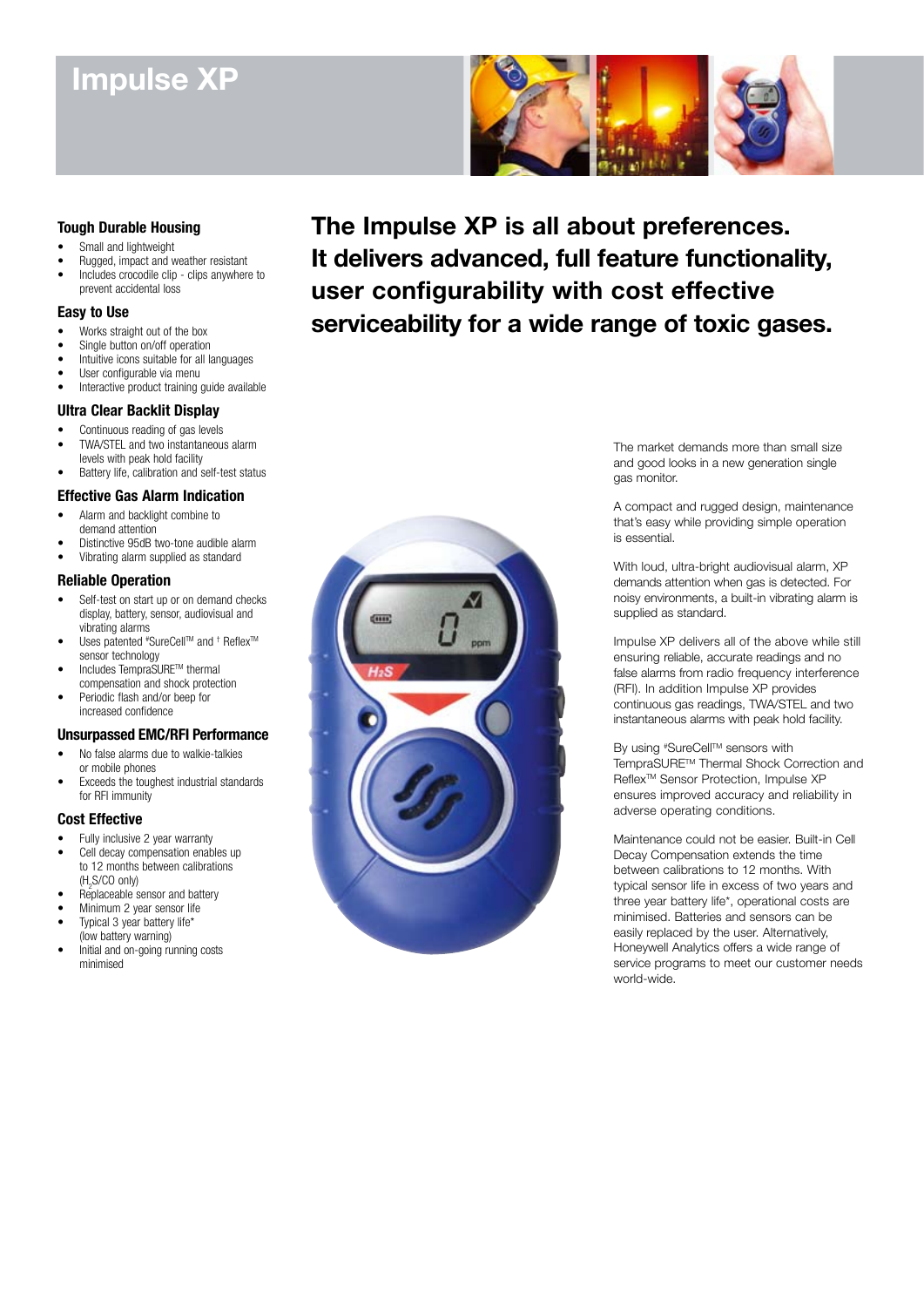# **General Specification**

**Standard Specification**



**MA** the states of the distance of the

| ətanuaru əpecmcation                 |                                                                                                                      |                                                                                                                                                       |                                    |        |            |  |  |  |  |
|--------------------------------------|----------------------------------------------------------------------------------------------------------------------|-------------------------------------------------------------------------------------------------------------------------------------------------------|------------------------------------|--------|------------|--|--|--|--|
| <b>Gases Detected</b>                | Range                                                                                                                | Level 1                                                                                                                                               | <b>Alarm Set Points</b><br>Level 2 | STEL   | <b>TWA</b> |  |  |  |  |
| Oxygen (O.)                          | 0 to 30% v/v                                                                                                         | 23.5% v/v                                                                                                                                             | 19.5% v/v                          | n/a    | n/a        |  |  |  |  |
| <b>Carbon Monoxide (CO)</b>          | 0 to 999ppm                                                                                                          | 35ppm                                                                                                                                                 | 100ppm                             | 400ppm | 35ppm      |  |  |  |  |
| Hydrogen Sulphide (H <sub>2</sub> S) | 0 to 250ppm                                                                                                          | 10ppm                                                                                                                                                 | 15ppm                              | 15ppm  | 10ppm      |  |  |  |  |
| Sulphur Dioxide (SO <sub>2</sub> )   | 0 to 150ppm                                                                                                          | 2ppm                                                                                                                                                  | 5ppm                               | 5ppm   | 2ppm       |  |  |  |  |
| Chlorine (Cl.)                       | 0 to 50ppm                                                                                                           | $0.5$ ppm                                                                                                                                             | 1ppm                               | 1ppm   | $0.5$ ppm  |  |  |  |  |
| Hydrogen Cyanide (HCN)               | 0 to 100ppm                                                                                                          | 5ppm                                                                                                                                                  | 10ppm                              | 10ppm  | 5ppm       |  |  |  |  |
| Nitrogen Dioxide (NO.)               | 0 to 150ppm                                                                                                          | 3ppm                                                                                                                                                  | 5ppm                               | 5ppm   | 3ppm       |  |  |  |  |
| Ammonia (NH <sub>2</sub> )           | 0 to 100ppm                                                                                                          | 25ppm                                                                                                                                                 | 50ppm                              | 35ppm  | 25ppm      |  |  |  |  |
| Ammonia (NH <sub>2</sub> )           | 0 to 400ppm                                                                                                          | 35ppm                                                                                                                                                 | 50ppm                              | 35ppm  | 25ppm      |  |  |  |  |
| Hydrogen (H <sub>2</sub> )           | 0 to 999ppm                                                                                                          | 100ppm                                                                                                                                                | 500ppm                             | n/a    | n/a        |  |  |  |  |
| Phophine (PH <sub>2</sub> )          | 0 to 2ppm                                                                                                            | $0.3$ ppm                                                                                                                                             | 1ppm                               | 1ppm   | $0.3$ ppm  |  |  |  |  |
| <b>Construction</b>                  |                                                                                                                      |                                                                                                                                                       |                                    |        |            |  |  |  |  |
| General                              |                                                                                                                      | Serviceable, portable single gas monitor for personal protection against Oxygen and toxic gas hazards                                                 |                                    |        |            |  |  |  |  |
| <b>Calibration</b>                   |                                                                                                                      | Time between calibrations is maximised utilizing cell decay compensation facility.<br>The maximum time between calibrations is 12 months <sup>#</sup> |                                    |        |            |  |  |  |  |
| <b>Operating Life</b>                | Sensor (replaceable) Minimum of 2 years<br>Battery (replaceable) 3 years*                                            |                                                                                                                                                       |                                    |        |            |  |  |  |  |
| <b>Operating Temperature</b>         | -20 $^{\circ}$ C to +50 $^{\circ}$ C (-4 $^{\circ}$ F to +122 $^{\circ}$ F) (temperature compensated)                |                                                                                                                                                       |                                    |        |            |  |  |  |  |
| <b>Humidity</b>                      | 5-95% RH (non-condensing)                                                                                            |                                                                                                                                                       |                                    |        |            |  |  |  |  |
| <b>Audible Alarm</b>                 | 95db at 10cm (4in)                                                                                                   |                                                                                                                                                       |                                    |        |            |  |  |  |  |
| <b>Visual Alarm</b>                  | High intensity Red LEDs                                                                                              |                                                                                                                                                       |                                    |        |            |  |  |  |  |
| <b>Vibrating Alarm</b>               | Standard                                                                                                             |                                                                                                                                                       |                                    |        |            |  |  |  |  |
| <b>Display</b>                       | Ultra clear backlit LCD displays gas levels & instrument status                                                      |                                                                                                                                                       |                                    |        |            |  |  |  |  |
| <b>Sensor Type</b>                   | Electrochemical (replaceable)                                                                                        |                                                                                                                                                       |                                    |        |            |  |  |  |  |
| <b>Battery Type</b>                  | Lithium CR2, 3.0V (replaceable)                                                                                      |                                                                                                                                                       |                                    |        |            |  |  |  |  |
| <b>Diagnostics</b>                   | Self-test of circuitry, battery, LCD, and software. Sensor test using patented Reflex <sup>+</sup> sensor technology |                                                                                                                                                       |                                    |        |            |  |  |  |  |
| <b>Environmental</b>                 |                                                                                                                      |                                                                                                                                                       |                                    |        |            |  |  |  |  |
| <b>IP Rating</b>                     | IP54 (Minimum)                                                                                                       |                                                                                                                                                       |                                    |        |            |  |  |  |  |
| <b>Intrinsic Safety</b>              |                                                                                                                      | North America: Class 1, Div 1, Groups A, B, C, D, T4 (UL/cUL)<br>Europe: EEx ia IIB T4 (CENELEC) II 2G EEx ia IIC T4 (ATEX)                           |                                    |        |            |  |  |  |  |
| <b>RFI/EMC</b>                       | CE EN50270:1999 and EN55011                                                                                          |                                                                                                                                                       |                                    |        |            |  |  |  |  |
| <b>Dimensions</b>                    | 93mm (H) x 50mm (W) x 27mm (D)<br>(3.6" x 2" x 1.1") excluding clip                                                  |                                                                                                                                                       |                                    |        |            |  |  |  |  |
| Weight                               | Toxic 81.5g (2.8oz)<br>Oxygen 93.0g (3.3oz)                                                                          |                                                                                                                                                       |                                    |        |            |  |  |  |  |

\*Operating Life may be reduced by excessive alarms † Reflex not available on all sensors # H2 S/CO only \*Oxygen detection products must only be used to detect oxygen depletion in air

**Display Details**



B) Fail C) Self-test pass icon  $D$  Level 1:  $O<sub>2</sub>$  and toxics<br>Level 2: Toxics  $\overline{\mathbb{D}}$  Level 2: 0,

STEL/TWA alarm (F) STEL/TWA aları<br>G) Cal. Status icon  $\oplus$  Low peak (O<sub>2</sub>), High peak (O<sub>2</sub>) and toxics)

 $\bigcirc$  Gas concentration and units Alarm icon J I